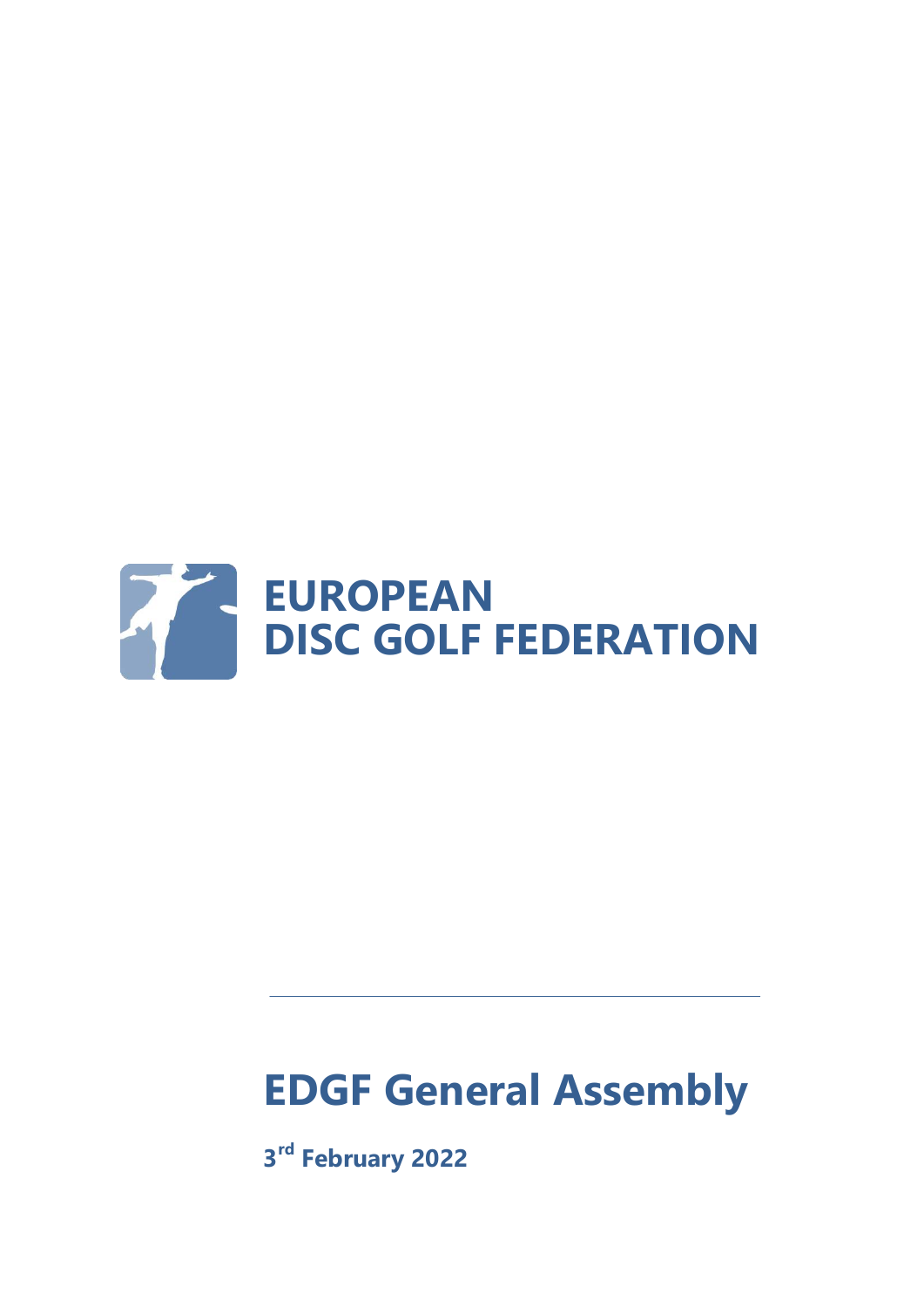

### **Invitation – EDGF General Assembly**

The EDGF Country Representatives

We are pleased to invite you to the EDGF General Assembly (GA) which will be held online on the 3<sup>rd</sup> February 2022. The link to the online meeting will be sent by mail in due time.

Please find attached the meeting agenda, the President's Report, Financial Report and Proposals from the BoD.

From your side, we need to know the following details:

- Name of the official delegate of your country-organisation. Please make sure, that the representative is eligible to officially vote, and if necessary, please issue an authorization letter).
- Submit proposals/motions, which shall be handled by the GA not later than **27 January 2022**.
- Submit proposals of persons who shall be elected as additional board members not later than **27 January 2022**.

Please send all by mail to Paul Francz, General Secretary: info@discgolffederation.eu

We thank you for your kind assistance and cooperation.

Best regards,

On behalf of the EDGF Executive Committee Paul Francz, General Secretary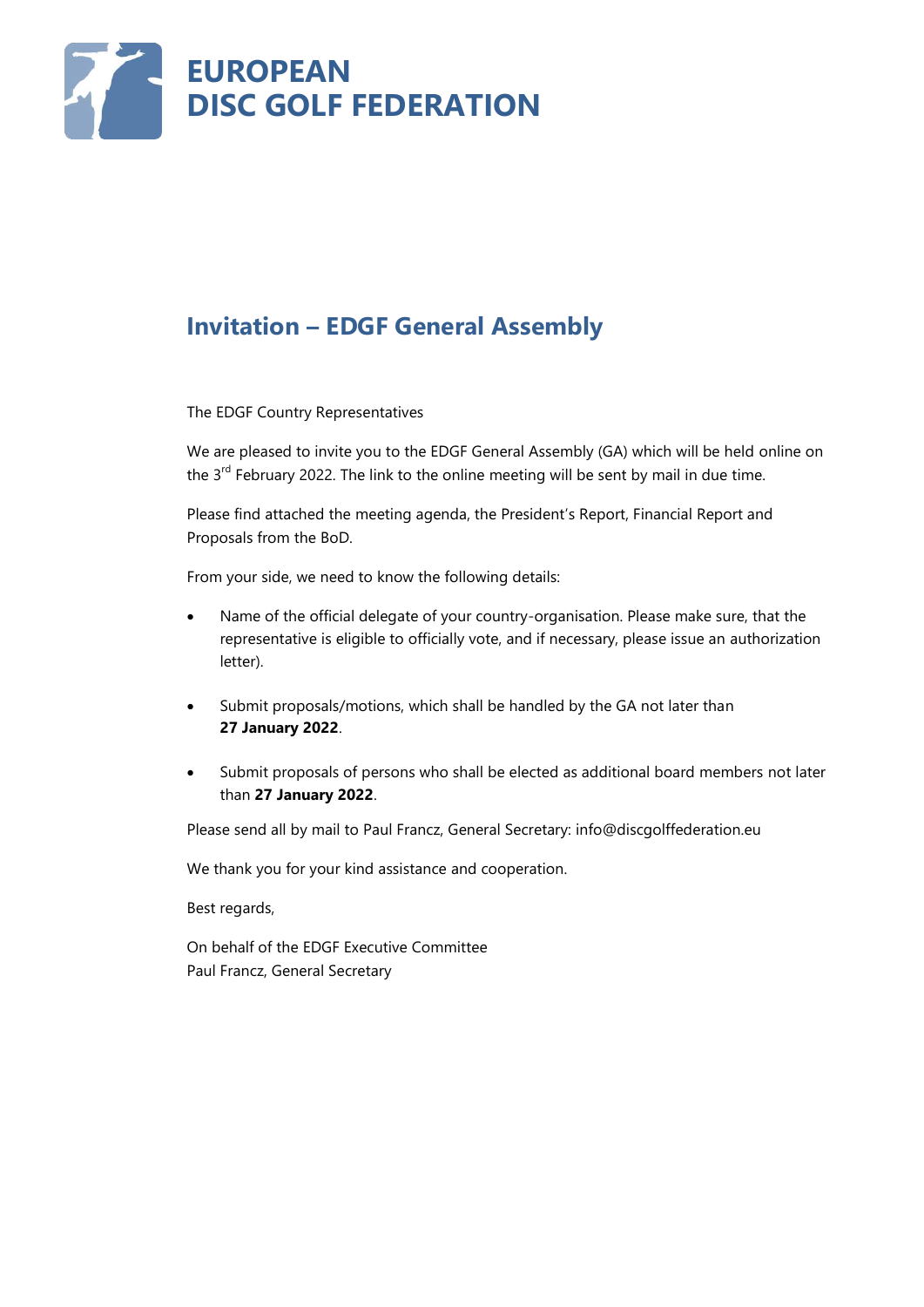

# **EDGF General Assembly**

3<sup>rd</sup> February 2022 Online Meeting

# **Agenda**

- 1. Welcome
- 2. Roll call / Confirmation of Quorum
- 3. Approval of the Agenda
- 4. President's Report
- 5. Financial Report
- 6. Approval of new Ordinary Members and Extraordinary Members
- 7. Submitted Proposals
- 8. Elections
- 9. Other Business
- 10. Closing

Balsthal, Switzerland, 30 December 2021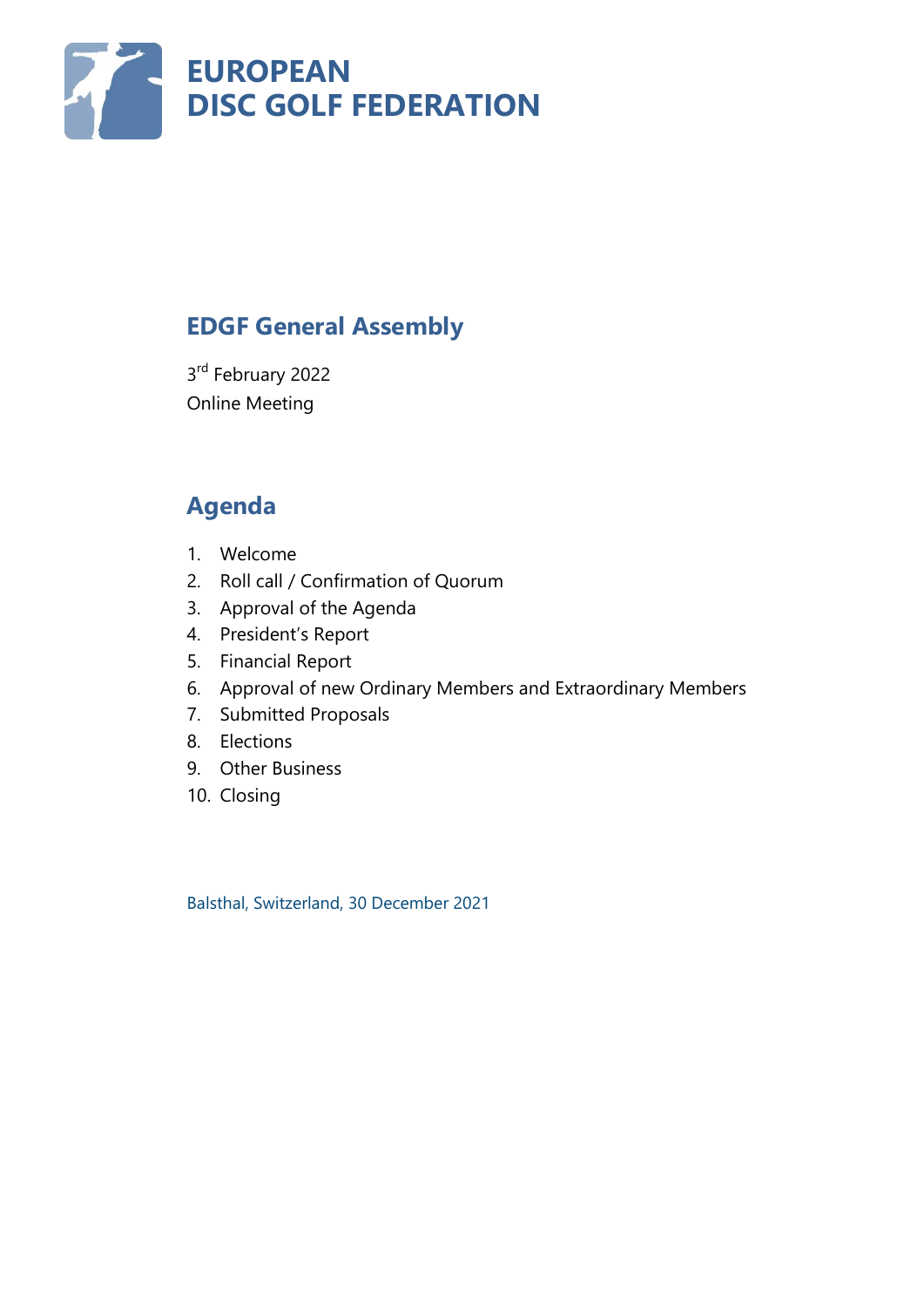

# **2021 EDGF President Report**

#### **2021 Joint European Disc Golf Championship**

The highlights of the 2021 disc golf season in Europe were the joint EDGF European Disc Golf Championship and European Masters Disc Golf Championship (EDGC, Konopiste, Czech Republic). The event was held for the first time in a new format that extended the player field from 200 to 341 players, allowed new competition divisions (FP50, MP65) and increased the division sizes across all divisions (particularly in junior and masters divisions). The new spot allocation rules removed comparison of players playing in different divisions and enabled participation of the highest rated players in Europe in all divisions regardless of what country they represent. The rules also allowed participation of all the best junior players in the junior division regardless of their PDGA status (Pro or Am), although some of the highest rated players decided after reaching age 18 (the age limit was extended to 19 due to postponed date of the event) to compete in MPO division.

In general, we have seen the most competitive field in both female and male junior divisions in the world history of the sport and also the most competitive master division fields in the history of European disc golf. The new format particularly brought an unprecedented number of junior players, female players, and master aged players to the top level European disc golf event and thus contributed to promotion of diversity in competitive disc golf. The feedback from the players, particularly from juniors and master division players was very positive, many very pleased with the opportunity to participate after years when it was not possible.

The event was very successful despite being held during the pandemic. It brought once again together the European disc golf community. The organizers facilitated participation of the full field of registered players. Unfortunately, due to pandemic restrictions, two countries - Russia and Ukraine, were not able to participate. 26 other countries sent their teams, although teams of Finland and Sweden left many top level players at home due to pandemic and individual preferences of their players. Pandemic unfortunately prohibited participation of some individual players also in some other countries, particularly in older age protected divisions.

Under the circumstances the event was very well organized, with no strict pandemic restrictions and even a few months after the event no cases of spreading of the infection at the event were reported. The local organizing committee led by Krystof Novak provided on-site testing for all event participants with no identified infection cases. The courses were excellently prepared for the event and the online scoring format removed some of the problems that appeared in the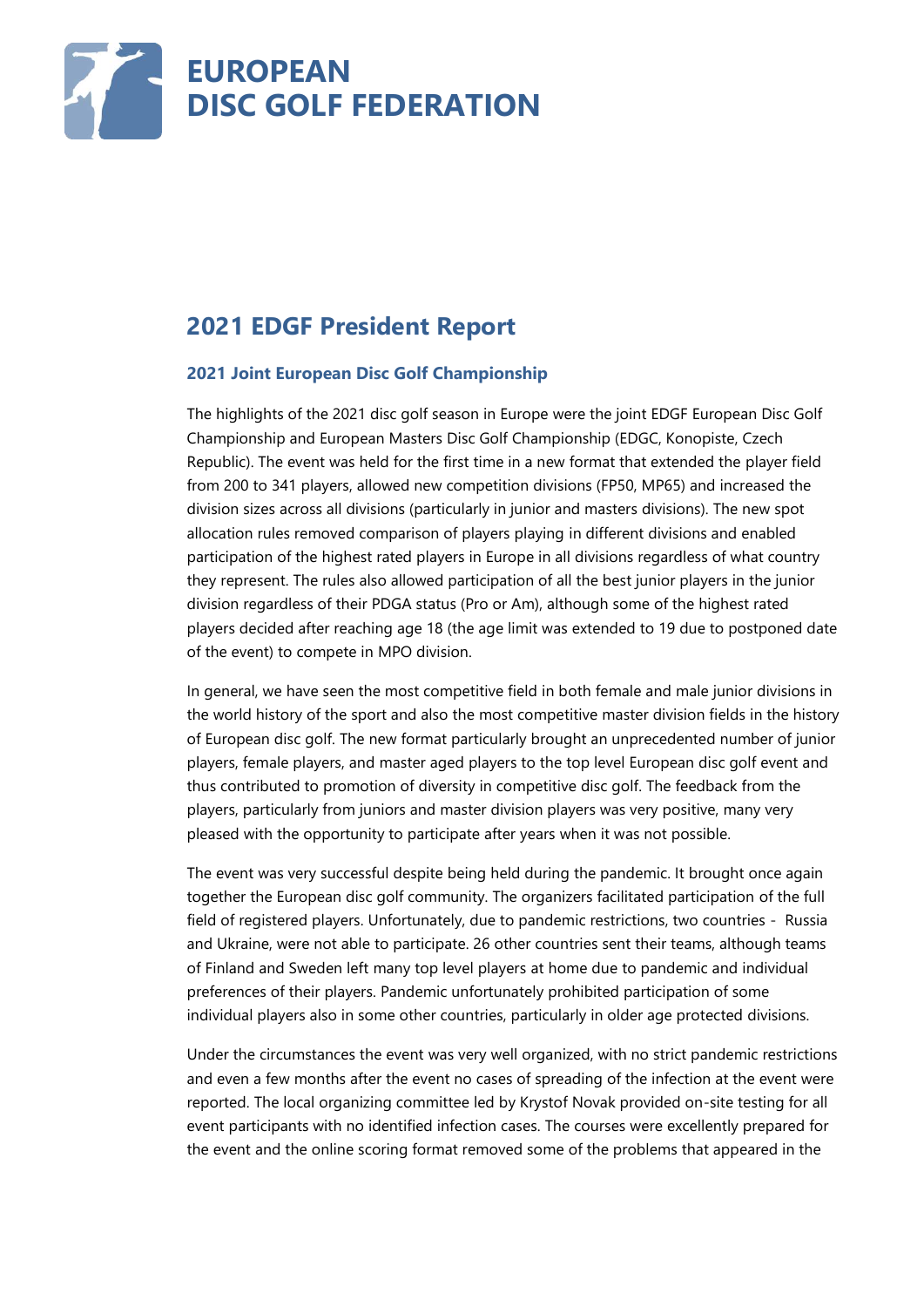

previous editions of EDGC. The overall event experience despite certain limitations of social contact was very positive.

The new structure of the event showed how European disc golf and its most prestigious event can be developed in the future.

The event also showed where there is a space for improvement. The registration process needs to be automated and simplified as it exerts too much burden on the registration staff and the team captains. The communication with the participating teams prior to the event and during the event needs to be more organized and streamlined to avoid unnecessary confusion. On site, the tournament courses should provide better adjusted challenges for individual divisions. The future events also need to keep up more with the recent trends of video coverage of the premiere disc golf events in the world as EDGC provides an opportunity to engage a large number of disc golf fans (not only) all over Europe.

Therefore, EDGF should create a dedicated task force that will evaluate the future EDGCs and communicate with the LOC prior to the event to foster even better events in the future.

#### **The outcome of EDGF Meeting at EDGC**

The informal meeting organized by EDGF during the EDGC identified as one of the main goals in the future a development of an international European youth disc golf program. Rather than adding additional junior divisions for younger age players to the program of the EDGC, the participants showed interest in development of summer youth camps for European disc golf youth that will bring together future European disc golf stars and also those who are spearheading the growth of youth programs in individual countries. EDGF should create a dedicated task force that will oversee the youth program and prepare the trial event(s) in 2022.

Additional topic discussed at EDGC was a change of the bid allocation rules that will prioritize EDGF member countries. For 2023 EDGC the intention (proposal to be approved by the EDGF General Assembly) is to provide only individual spots for EDGF non-member countries and national spots only in the regime for other non-member countries in Group 2 (i.e. only a minimal number of national spots). These steps should lead to an increase of the membership in EDGF that should have a regular member in every European country with a developed disc golf program by 2023. The changes in bid allocation for EDGF non-member countries will be proposed to the EDGF General Assembly.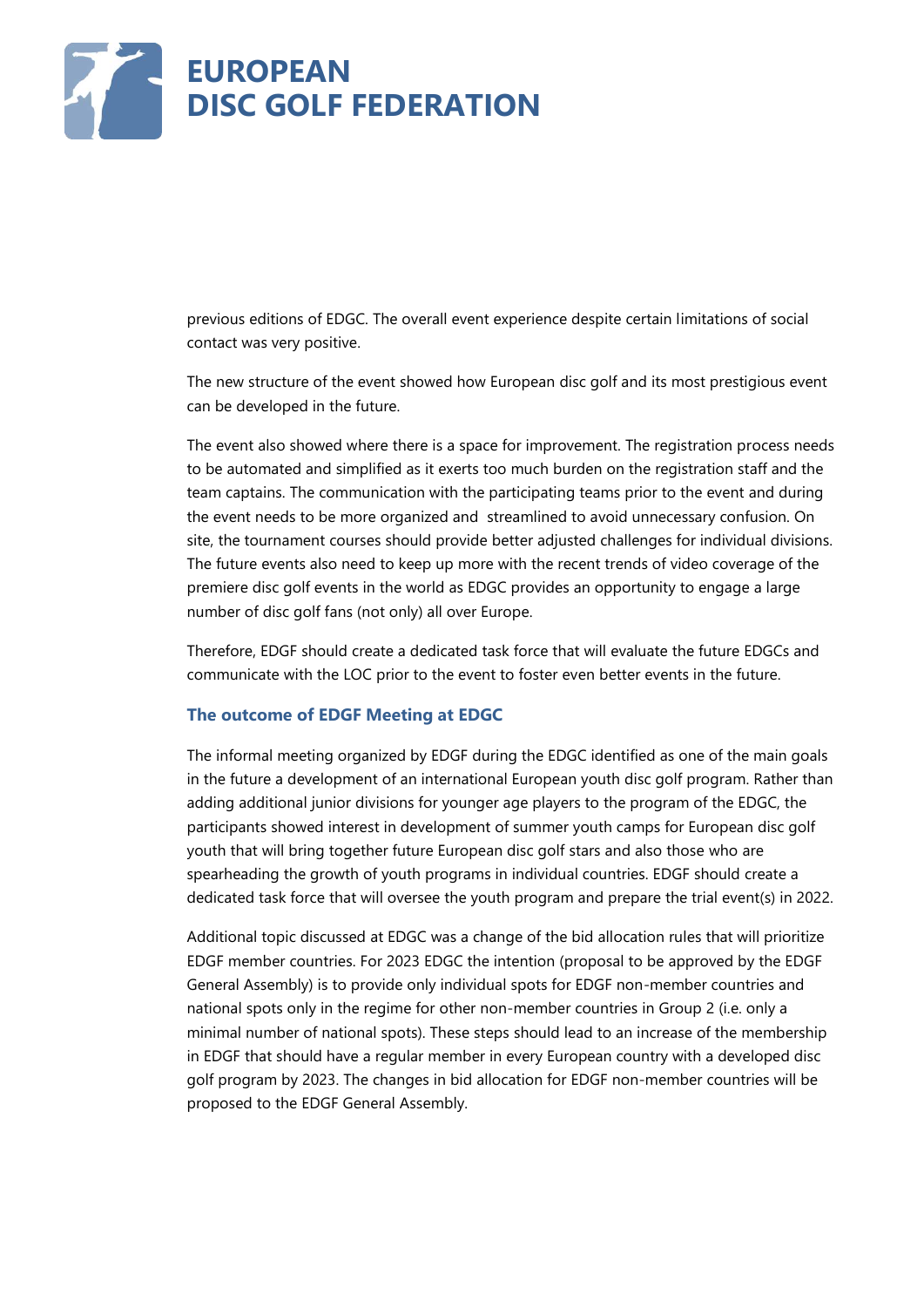

#### **New EFDF statutes**

From the organizational standpoint, the main change in 2021 for EDGF was a preparation of the new statutes of the related organization European Flying Disc Federation (EFDF). EFDF formally existed for many years, however, recently the world disc sports governing organization World Flying Disc Federation (WFDF) pushed towards a more organized global structure of disc sports. Through a significant long term effort of EFDF and volunteers that participated on a development of the new organization bylaws, the new proposed statutes of EFDF were prepared and proposed to the November 2021 EFDF Congress.

The process of statutes preparation had to overcome multiple obstacles, particularly different organization levels and structure of various disc sports in Europe and different structure of disc sports organization in individual European countries. A lengthy discussion were held with WFDF about how to remove individual hurdles and how to find organization structure that would benefit most to all involved sides, including EDGF and national disc golf governing bodies in Europe.

In the end, the new EFDF bylaws were approved by the EFDF Congress. As stated in the bylaws, EDGF is an extraordinary member of EFDF with an ex-officio representative on the Executive Board of EFDF. Furthermore, EDGF is (according to the EFDF bylaws) sanctioning and/or organising flying disc competitions at a European level for the sport of disc golf. That means that EDGF in the future can continue its work as the organizer of the European Disc Golf Championship in various eventual formats and can serve as the organization uniting national disc golf governing bodies, thus the new statutes recognize our position as the international federation of the national disc golf organizations in Europe. On the other hand, EFDF will be from now on responsible for representing the sport of disc golf on an European level in multisport events. EDGF is looking forward for the collaboration of EFDF in the development of disc sports in Europe.

The new statues also open up some important issues, particularly how to handle the situation when a EDGF member is not associated directly or at all in EFDF (EFDF members are WFDF member organizations in Europe), or if a different unrelated organization is representing disc sports in an European country in EFDF than an EDGF member. However, the new spot allocation rules allow resolving even these issues in a very simple way. The details can be discussed at the EDGF Congress.

Also, one of the unresolved issues is the organization of the future European Team Disc Golf Championship. The first edition of the event was organized by WFDF under very limited conditions (due to pandemic) in Croatia this year. However, the sanctioning and organizing of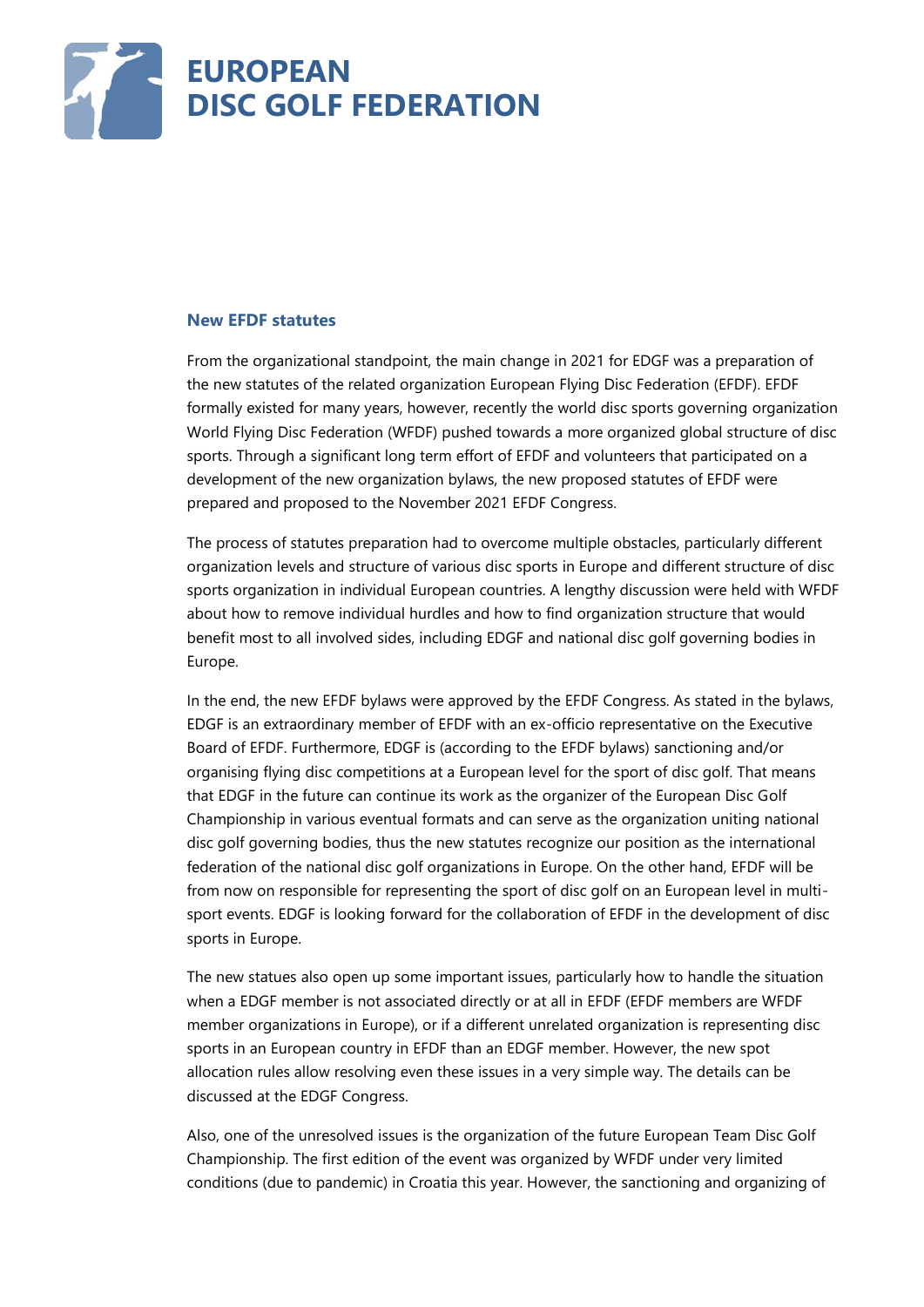

the event in the future should be under EDGF with a collaboration with WFDF that developed a format for this type of competition. A task force should be set by EDGF that will handle the bid call and preparation of the future ETDGC (the next edition should be held in 2024) and that will resolve the situation with the WFDF Disc Golf Committee.

EDGF should closely cooperate with EFDF in the future, particularly to increase the chances to include disc golf as a sport at top level multi-sport events such as European Games, European Universiade, etc.

#### **EDGF organizational issues**

As an organization EDGF did not undergo significant development over the last year. With the help of the Board member Paul Francz, EDGF opened its bank account in Switzerland. Its first income are the sanctioning fees from EDGC that provide a future source of limited but steady income in the future. The income should be high enough to cover the basic cost of running the organization (bank fees, website, and promotional materials for EDGC), however, it will not allow support of development programs (as the youth program). However, unless there are detailed plans for the activities of EDGC, no further income is necessary at this point. Financial situation is described in the EDGF Financial Report.

In the future the organizational structure of EDGF needs to be more formalized. Regular board meetings, committees and task forces should be set up and the agenda should be made available to the public. The outputs should be published though the EDGF website. The biggest goal is to find human resources to develop EDGF into a well running organization. The lack of resources in governance of disc golf is unfortunately slowing down the progress not only on the international level but also in individual countries in Europe. Those willing to push disc golf forward are typically very busy with other agenda, particularly, on national levels. EFDF should communicate better with its members in the future to gain more human resources for development of international programs. Furthermore, the newly elected board of EDGF should consider how to promote and award those who are contributing most to the development of disc golf in Europe, mostly as volunteers.

EDGF also needs to speed up the process of gaining members in all countries in Europe with developed disc golf programs. The new bid allocation rules for EDGC should help to seep up the process; however, a high standard of communication will be needed with individual countries for a successful completion of this goal.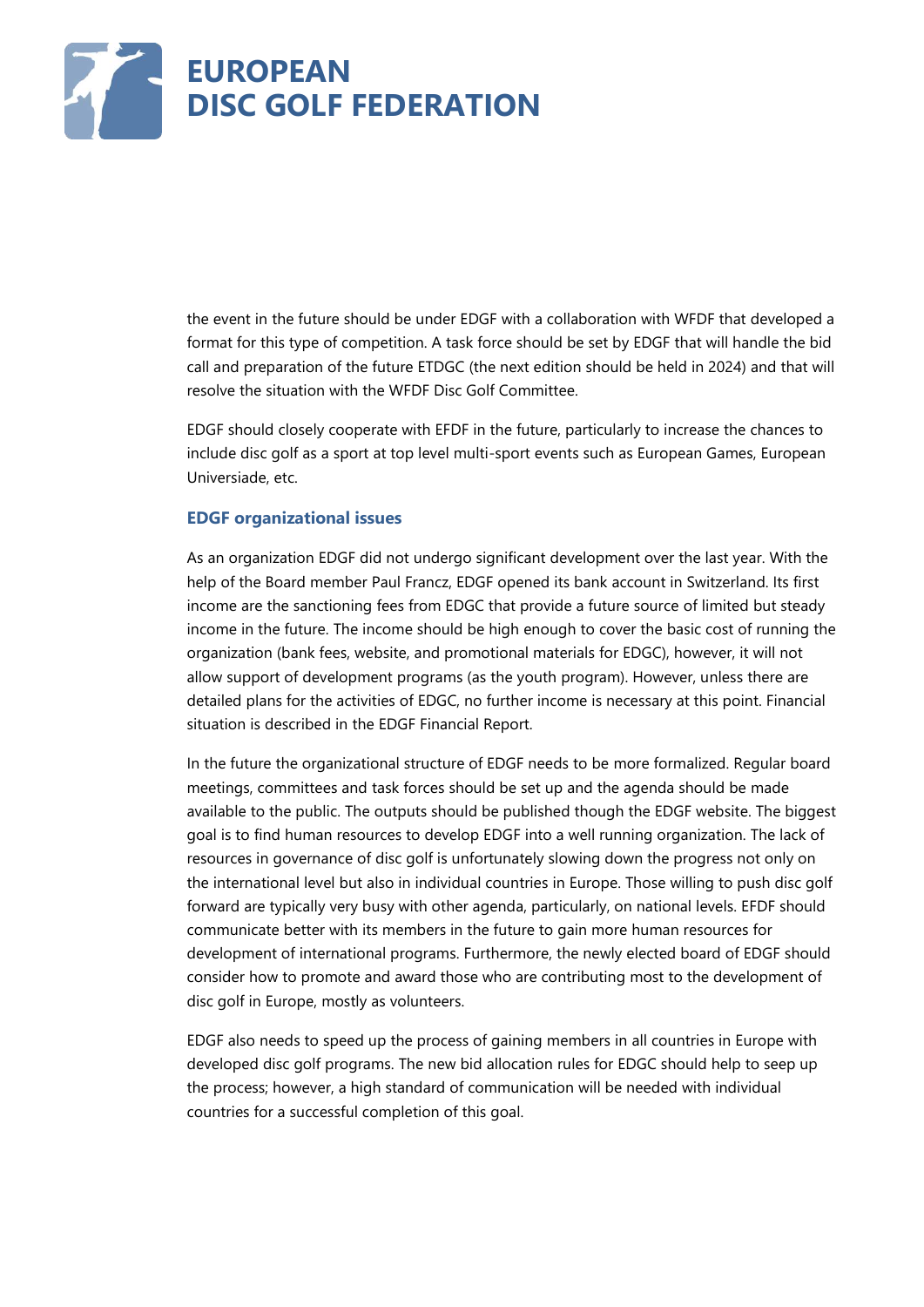

#### **Conclusions**

The pandemic period in Europe created numerous new opportunities for development of disc golf in Europe, as disc golf as a non-contact sport in an outdoor environment provides a popular pastime and sport activity for the general public. However, the benefit is seen only in the areas where there is an existing infrastructure for disc golf.

EFDF cannot directly contribute to the process of development of new infrastructure or human resources but it can play an important role together with EFDF in finding resources (primarily financial) for international actions (Erasmus+, international sport funding programs and promotion of the sport) that can support development of such resources in the future. Disc golf is a perfect sport for a post pandemic era and EDGF can play an important role in the process of getting the general public and opinion makers to be aware of it.

Bratislava, November 24, 2021

Richard Kollar, President **European Disc Golf Federation**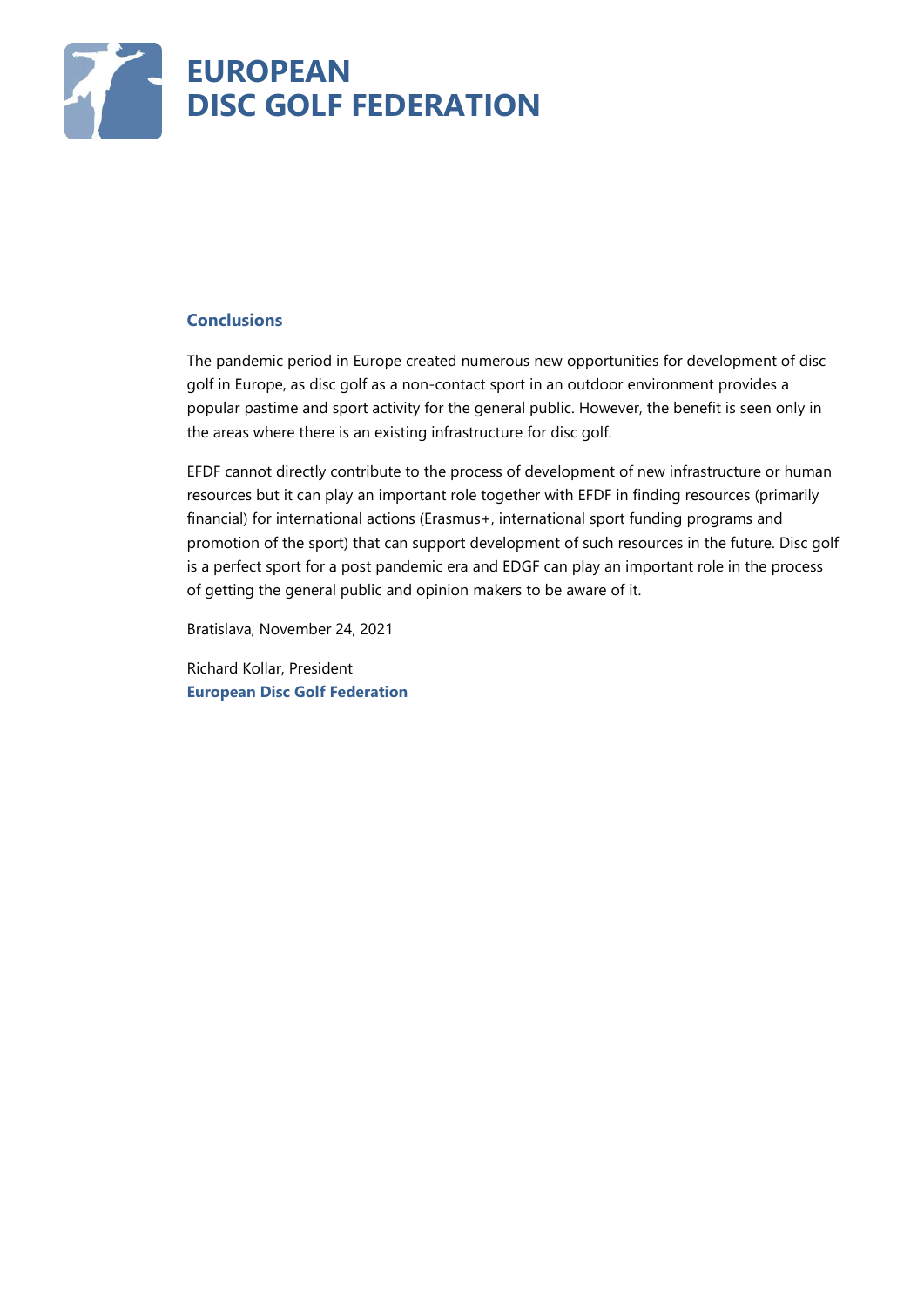

# **Financial Report 2019-2021**

Bank Account CH50 8080 8001 9227 8975 5 (Raiffeisen Bank Switzerland)

| <b>Description</b>                          | <b>Income CHF</b> | <b>Expenses CHF</b> |
|---------------------------------------------|-------------------|---------------------|
| Status as per 31.12.2018                    | 0.00              | 0.00                |
| Sanctioning Fees EDGC 2021 (€ 2'500.00)     | 2'592.85          |                     |
| EDGC 2021 Medals (€ 340.15) *               |                   | 348.17              |
| Transfer fee                                |                   | 33.86               |
| Luggage overweight Tax (transport medals)** |                   | 56.00               |
| Website Hosting & Domain 2019**             |                   | 89.45               |
| Website Hosting & Domain 2020**             |                   | 89.45               |
| Website Hosting & Domain 2021**             |                   | 89.45               |
| <b>Totals</b>                               | 2'592.85          | 706.38              |
| <b>Status as per 31.12.2021</b>             | 1'886.47          |                     |

- \* Paid by Czech DGA on behalf of EDGF
- \*\* Paid to General Secretary, Webmaster (29.12.2021)

Exchange rate Euro/Swiss francs: 1.0236 (23.12.2021)

The new bank account with Raiffeisen Bank in Switzerland is installed. Czech DGA has transfer the amount of € 2'159.85 (CHF 2'210.82) to our account. Copies of all bills are in our files.

Balsthal, Switzerland, 31 December 2021

I hereby state, that all income and expenses have been added to this report, and that the balance of **CHF 1'886.47** shall be transferred to books starting 1<sup>st</sup> of January 2022.

On behalf of the EDGF Executive Committee

**Paul Francz**

EDGF General Secretary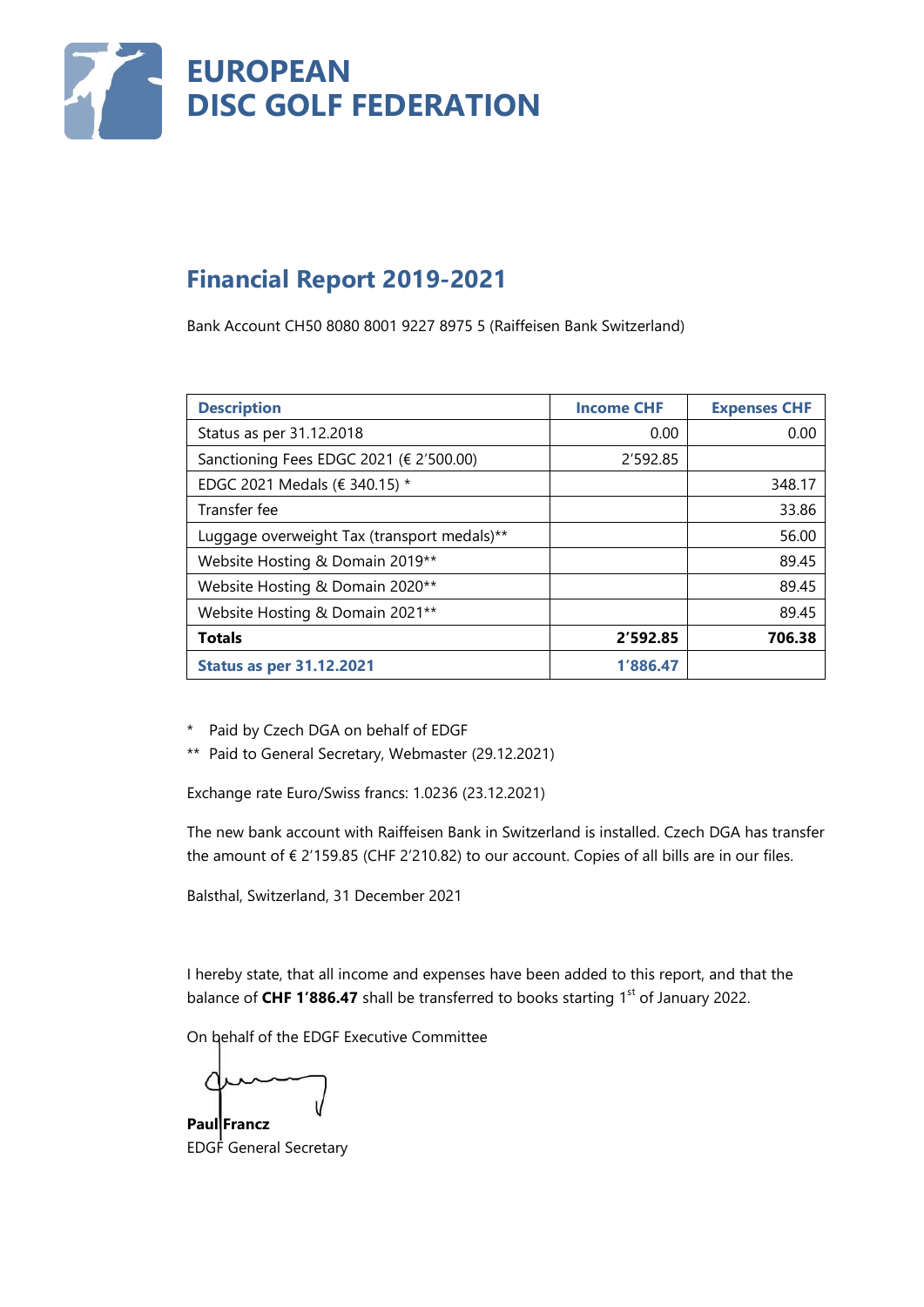

# **EDGF General Assembly – Approve Members**

#### **To vote on:**

| a) Ordinary Member: | Lithuanian Disc Golf Association (new)<br>President: Mykolas Krasnickas                         |
|---------------------|-------------------------------------------------------------------------------------------------|
|                     | ASD II Disc Golf - Italian Disc Golf Association (change)<br>President: Riccardo Scroffernecher |
|                     | b) Extraordinary Member: Scotland Disc Golf Association (new)<br>President: Ben Bruce           |
|                     | Ordinary and voting EDGF member for UK is the BDGA (British<br>Disc Golf Association)           |

### **EDGF General Assembly – Vote on Proposals**

During the EDGF meeting at 2021 EDGC at Konopiste in Czech Republic some changes in EDGC Standards and Format were discussed. Some technical changes can be adopted in the future. The relevant document is currently under revision and will be available together with the Bid Manual beginning of January. The bid packages will be posted online on EDGF official website and all countries will be notified about the official opening of the bid process by a separate email.

- **To vote on:** 1) Introduction of the **MP55** division to 2023 EMDGC
	- 2) Introduction of the option/request to nominate a **separate captain for EJDGC** for each participating country
	- 3) EFDF-members who are not EDGF members to receive EDGC spots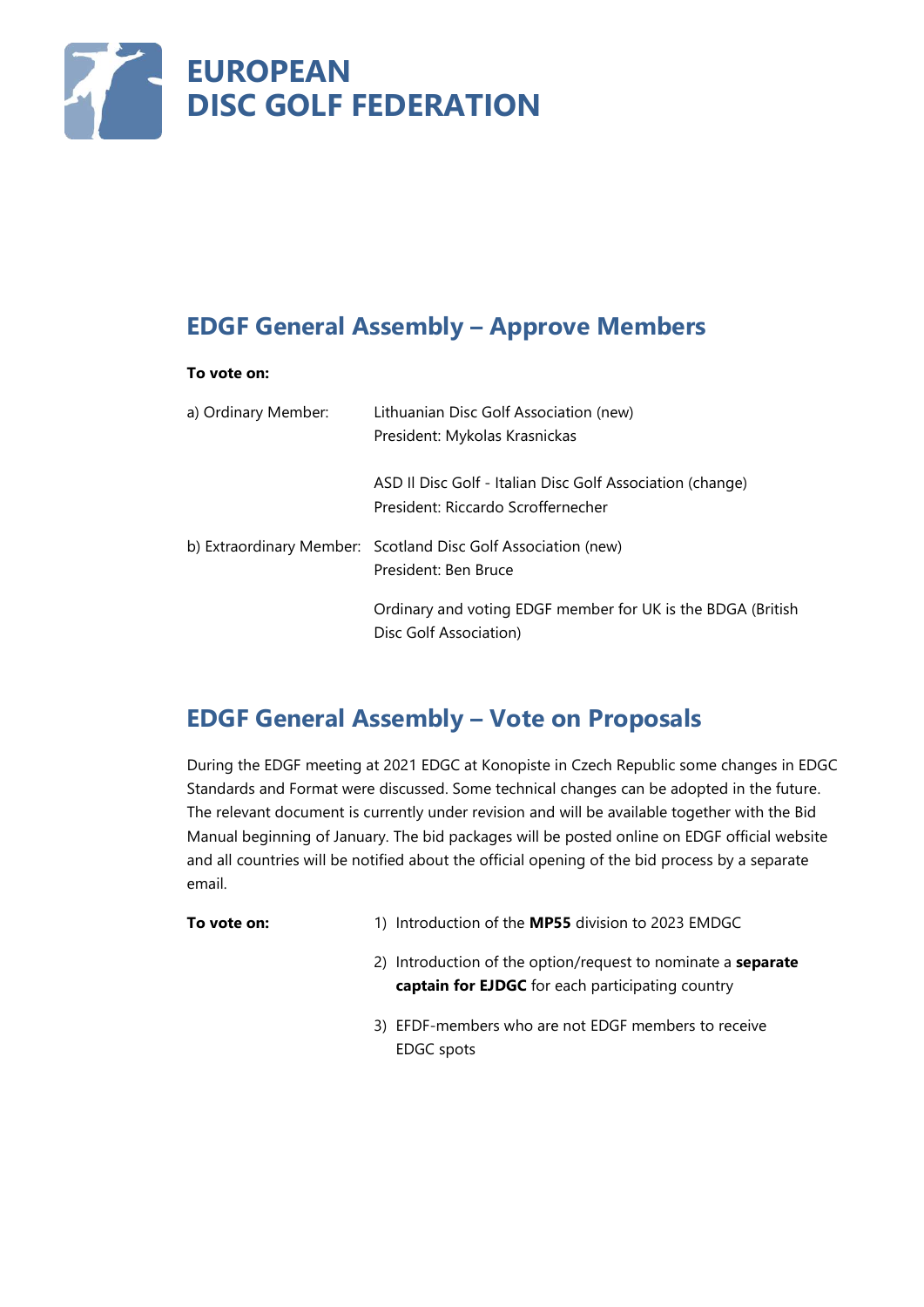

# **EDGF General Assembly – Call for Candidates**

Dear EDGF Member Country,

The term of the currently elected EDGF Board members is ending and thus EDGF members will need to elect a new Board.

EDGF Board of Directors has 7 members. The elected board members will hold the **constitutional meeting** at the earliest possible time after the GA, where the BoD Offices will be appointed (President, Vice-President, General Secretary, Treasurer, and three at-large directors).

EDGF is making a call for candidates for the upcoming EDGF board elections.

Any EDGF member country and the current EDGF BoD can nominate candidates for the board members. EDGF is looking for volunteers interested in advancement of the organized disc golf in Europe, particularly those identified with the general vision of EDGF as the organization representing national disc golf governing bodies in individual European countries.

The deadline for the submission of the nominations is the 20<sup>th</sup> of January 2022.

Each nomination file should contain:

- Name of the nominee
- Photograph of the nominee (at least 300 dpi)
- Short profile and statement of the nominee

Please send the nomination to the General Secretary Paul Francz by mail to: info@discgolffederation.eu